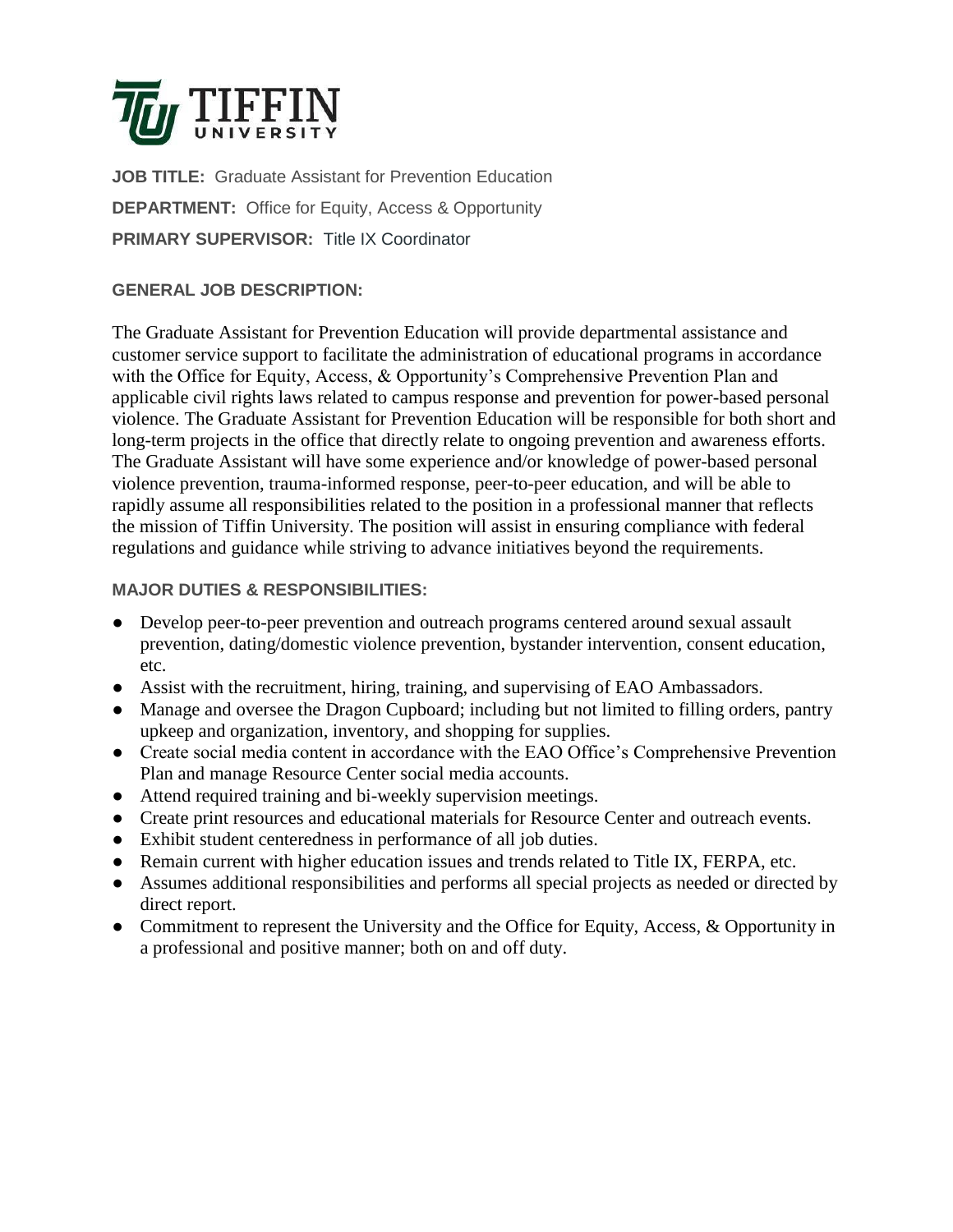### **QUALIFICATIONS FOR THE JOB:**

#### *Education:*

- Bachelor's degree from a regionally accredited institution
- Must be a current TU Graduate Student
- Experience in an office or administrative capacity or a role providing similar services and assistance.
- Demonstrated success in networking across departments and programs.

### *Other:*

- Knowledge of Title IX & FERPA
- Ability to handle sensitive issues
- Commitment to confidentiality
- Excellent listening, oral, written communication skills that promote effective working relationships with diverse populations
- Ability to work both collaboratively and independently
- Strong supervisory skills to supervise student workers
- Ability to work efficiently under time constraints
- Experience and knowledge of Microsoft Office, Google Drive, and Canva

## **KEY COMPETENCIES:**

- *Interdependence:* Fosters collaboration
- *Communication:* Strong decision making and communication skills
- *Accountability:* Formulates effective and progressive strategies aligned with University mission and values
- *Respect:* Creates an engaging, collaborative work environment by bringing diverse people and ideas together
- *Entrepreneurship:* Influences and Inspires

## **PHYSICAL REQUIREMENTS:**

Ability to sit and/or stand periodically for long periods.



*We are strongly committed to enhancing equity, inclusion, and diversity. These values are central to our beliefs. Candidates who have worked with a diverse range of faculty, staff, and students and who can contribute to our mission of inclusivity are encouraged to identify their experiences and interests. Tiffin University actively seeks to increase the diversity of its workforce. We are dedicated to providing educational, working and living environments that value the diverse backgrounds of all people.*

*NONDISCRIMINATION POLICY: Tiffin University is committed to a policy of nondiscrimination and equal opportunity for employees, applicant for employment, students or applicant for admission, access to educational opportunities on the basis of race, religion, personal appearance, color, sex, pregnancy, political affiliation, socialeconomic class, place of business, residence, religion, creed, ethnicity, national origin (including ancestry),*